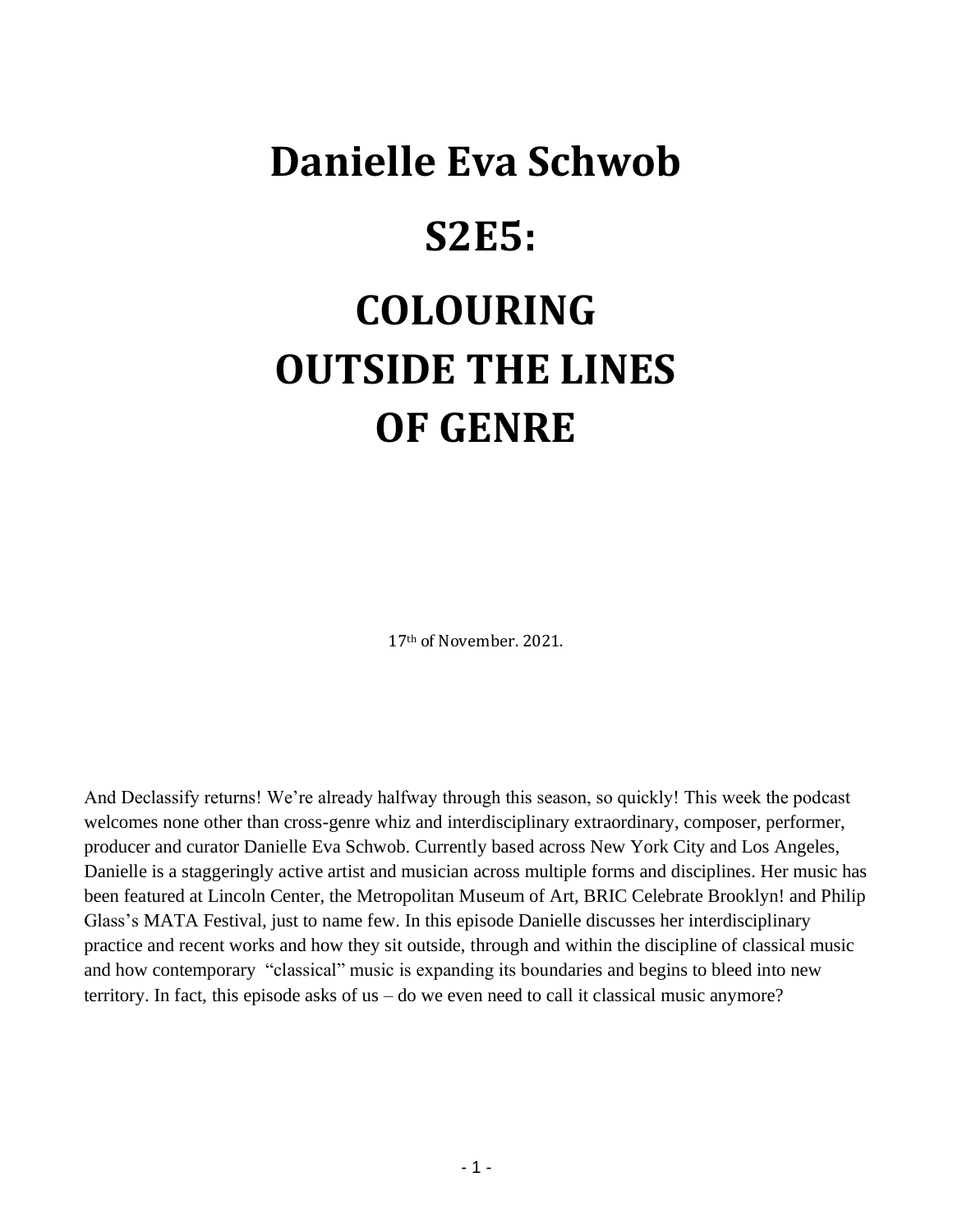# **Victoria Pham**

Hi everyone! Declassify is returning this month with our fifth episode! We're just past halfway through this season already. I just wanted to quickly thank everyone who has continued to listen to the podcast particularly everyone in Australia, the States, France and the UK - the four places where most of you are from. Of course, this does not discount everyone else but just thought I'd do a little shoutout to everyone!

Just quickly before I get into the grit of introducing today's remarkable guest, I will note that if you hear any muffled or sudden bumps of bangs it is because I am recording this episode in the UK it is Guy Fawkes Night or Bonfire night so you might catch some moments in the background with lots of fireworks - apologies for that.

But now, straight in. As I'm sure you noticed from the title, today's podcast guest is none other than cross-genre whiz and interdisciplinary extraordinary, composer, performer, producer and curator Danielle Eva Schwob. Currently based across New York City and Los Angeles, Danielle is a staggeringly active artist and musician across multiple forms and disciplines. Her music has been featured at Lincoln Center, the Metropolitan Museum of Art, BRIC Celebrate Brooklyn! and Philip Glass's MATA Festival, just to name few. Additionally, she has also been a Sundance Institute Composers Lab Fellow, a Con Edison EtM Composer-in-Residence, and an ACA Associate-Artist-in-Residence. I feel as if I cannot even begin to cover all of the aspects of your practice, so welcome to the podcast Danielle! So, thank you again, for coming on board. And welcome to declassify.

#### **Danielle Eva Schwob**

Well, thank you. Thanks for having me. It's a really great, great podcast. And I'm very happy to be part of it.

#### **Victoria Pham**

Thank you very much. Well, I always struggled to ask the first question, because it's completely different for everyone. And for you, in particular, because I was listening to your work and watching watching your work as well. Because for anyone who's listening who doesn't know, you're a composer, or a songwriter, performer, and I can see a keyboard and since and several hours behind you, and you direct and producing edit, or your visual and film work.

#### **Danielle Eva Schwob**

Some of them, some of them, there are some other collaborators involved. So I don't want to be I don't want to be taking credit for their work. But yeah, I've edited quite a few of them and directed some as well. And I'm doing increasingly more of that as time goes on.

#### **Victoria Pham**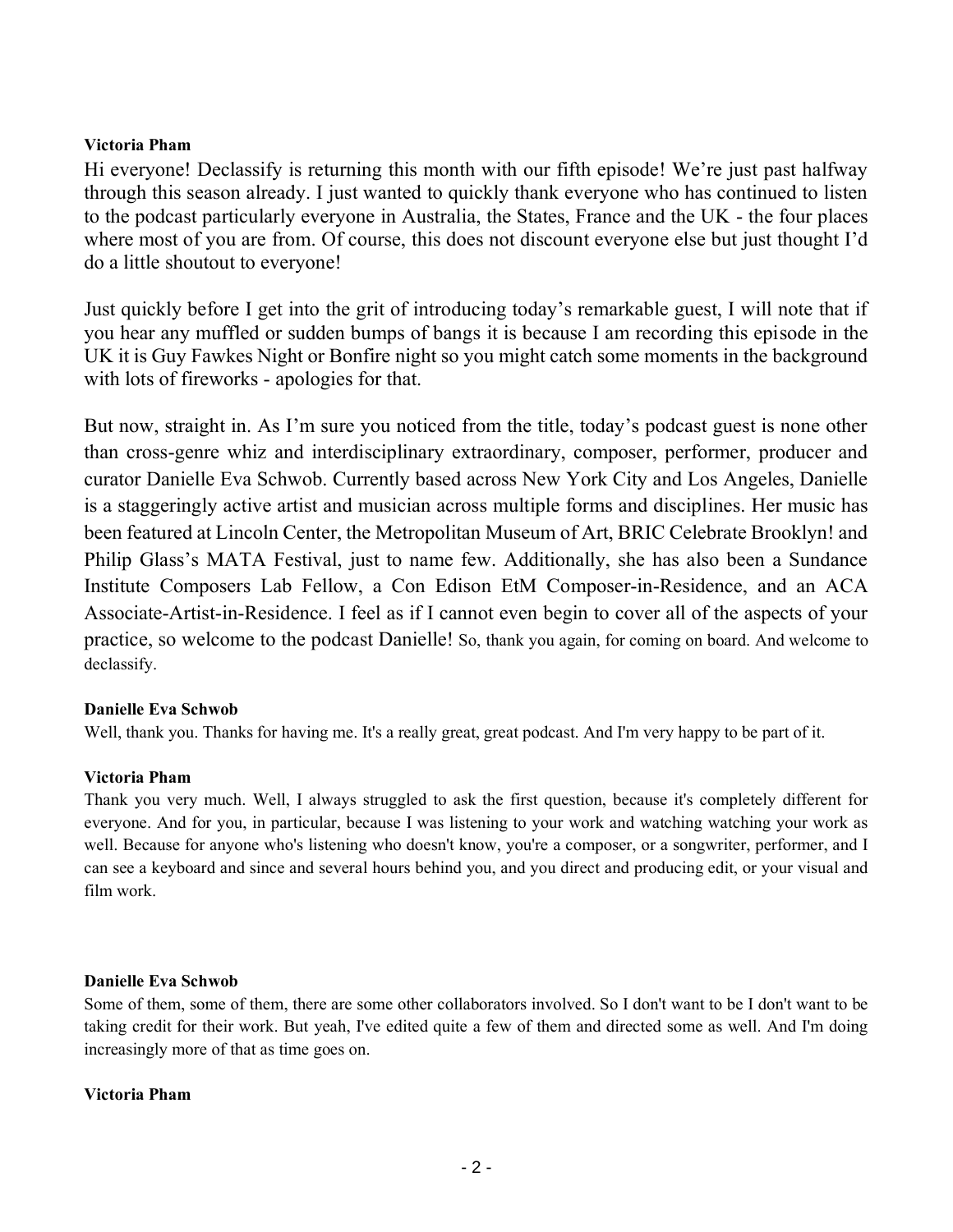Because it's so broad and so interdisciplinary. I was wondering, how did that happen? Was that always your plan to combine all these different fields together? Or did it kind of just happen over time and organically?

#### **Danielle Eva Schwob**

A bit of both? I think, growing up my favorite artists were always the ones who kind of worked across genres and, you know, had had very exciting and eclectic careers where even if they weren't necessarily working in separate mediums, they brought influences from other genres into the one that they were working in. So, you know, that could be anything from big rock bands like Pink Floyd, Radiohead, Bjork, those sorts of people and then on the classical side you know, the Philip Glass's of the world who really collaborated with lots of other people and can also be to produce these massive operas and ballets and projects that really involved other artists. And then I guess as far as the visual piece of this, that was something that happened completely accidentally, because as I was starting to put out music, we needed visuals to go with all of the different pieces that would live online, because in my opinion, actually, the people say that music videos and, and that side of things are dead, you know, now that MTV is no longer the sort of cultural dictator that it used to be. But I actually think the opposite is true, because we rarely consumed music now without a visual attached to it, given how we interact with it online. And so I started working on visuals just out of necessity. And then because I'm a control freak, and I like to do everything, as well as I possibly can. I just ended up getting involved with that, it's not really in my nature to not meddle in things. So, anything that I'm working on, I tend to kind of put my hands into, and then over time, it's just grown to be a medium that I enjoy. And it's a space to kind of round out the aesthetic world that I'm trying to create. And like give it up, give it a context for people to understand it.

#### **Victoria Pham**

And you mentioned before about all the the music videos, do you think in the realm outside of the realm of popular culture, or, or more contemporary pop and rock music? Is do you think that's something that's the classical music world is dying to bring into its aesthetic?

# **Danielle Eva Schwob**

Absolutely. I'm, I'm certainly not the first person to be exploring visual, visual hate to hate the C word content, but visual content in combination with, with, with music. Yeah, I mean, I really I think anyone who's who's aspiring to create something that's part of culture in a way, well, internet, internet culture, like I was saying before, you kind of come up against visuals that you just you can't really avoid it. And so I think that there are more and more composers doing it. And it's certainly something that I'm interested in going forward. And I think it also ties it ties in with the, the film scoring world in a way, that's interesting. So even if you're making money at making music for the concert hall. You know, there's so much there's so much like, really trying to think about this. So people like general audiences outside of the classical world, tend to kind of like associate orchestras, with, with soundtracks. And even if you're not necessarily writing classical music, that sounds like a slot sounds like a soundtracks sound. Sounds like a soundtrack. Hopefully, you

**Victoria Pham** 13:02 can cut all that out.

# **Danielle Eva Schwob** 13:04

It there's a lot of space for sort of instrumental music to be in conversation with visuals, just because I think that audiences expect that to a certain degree. Does that make sense? I feel?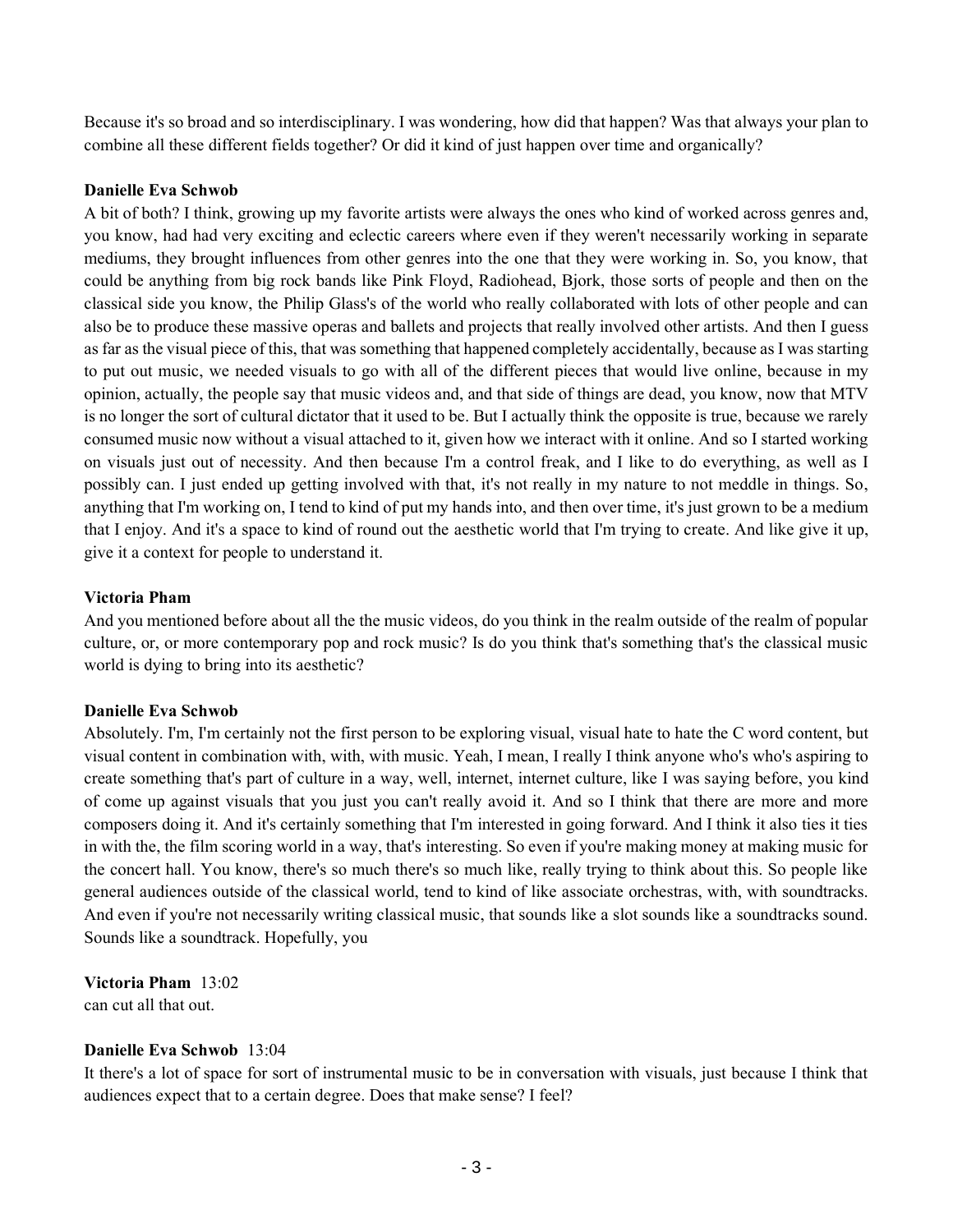#### **Victoria Pham** 13:14

Yeah, well, actually, just I remember as a young crystal Siliconera. So if we're doing concerts with a symphony orchestra, as soon as one of the films will see a completely different audience show up, they tend to be a lot younger and much more diverse. So I actually think adding visuals to classical music has made it much more accessible as a form of art to the broader public.

# 13:35

I think so too. It's I mean, really, at the end of the day, I think that both are there, they're mediums that are designed to like elicit emotional, I mean, like, like any form of art, they're their creations and expressions that are designed to like elicit an emotional reaction from people. And I think there's a lot to be there's a lot to be gained from combining them. And I think that's something that could certainly be explored more in classical music and something, something that I've been starting to do.

#### **Victoria Pham** 14:03

So if you don't mind me asking what it

#### 14:06

is, we're here, we're here for you to ask. So ask away.

#### **Victoria Pham** 14:10

What was it classical music first in your training that then it kind of expanded into more popular music.

#### 14:17

It's always been kind of a mishmash, to be honest. I think I started off my earliest musical memories were of my dad playing classical guitar in my house and my mum, you know, playing records by rock bands. And then when I first started to play, I tried guitar. I had a brief stint with cello, which obviously, you know, sets you down the classical road more so than some other instruments. And then I picked up electric guitar as a teenager, and there were some recorders along the way too. So it's it's just always been both Second, sorry, there was mystery about the construction offline. Okay. All right. Sorry, you're gonna have a bit of editing to do, but

#### **Victoria Pham** 15:07

that's okay.

#### 15:08

Okay, good. Um, yeah. I always just ping pong between the two, I think I mean, I first started off playing classical guitar. And when I say playing, playing classical guitar, I'm not a classical guitarist, but it was like, seven year old classical guitar. So approximations of flamenco and Bach and all of that when I was a kid. And then, yes, started writing songs when I discovered rock music as a teenager and started playing electric guitar. So it's just it's always, I've always gone back and forth. And then I studied classical music. I hate calling it classical music as well, because obviously, that's, you know, we all we all know the baggage that comes along with this terminology. And I feel like none of us really has. No one's really settled on like the right words, to call this to call the right word to distinguish this kind of work from from film or anything like that. But I ended up just calling it classical music sometimes, because that's what other audiences do concert music, chamber music or whatever. Yeah, I studied composition at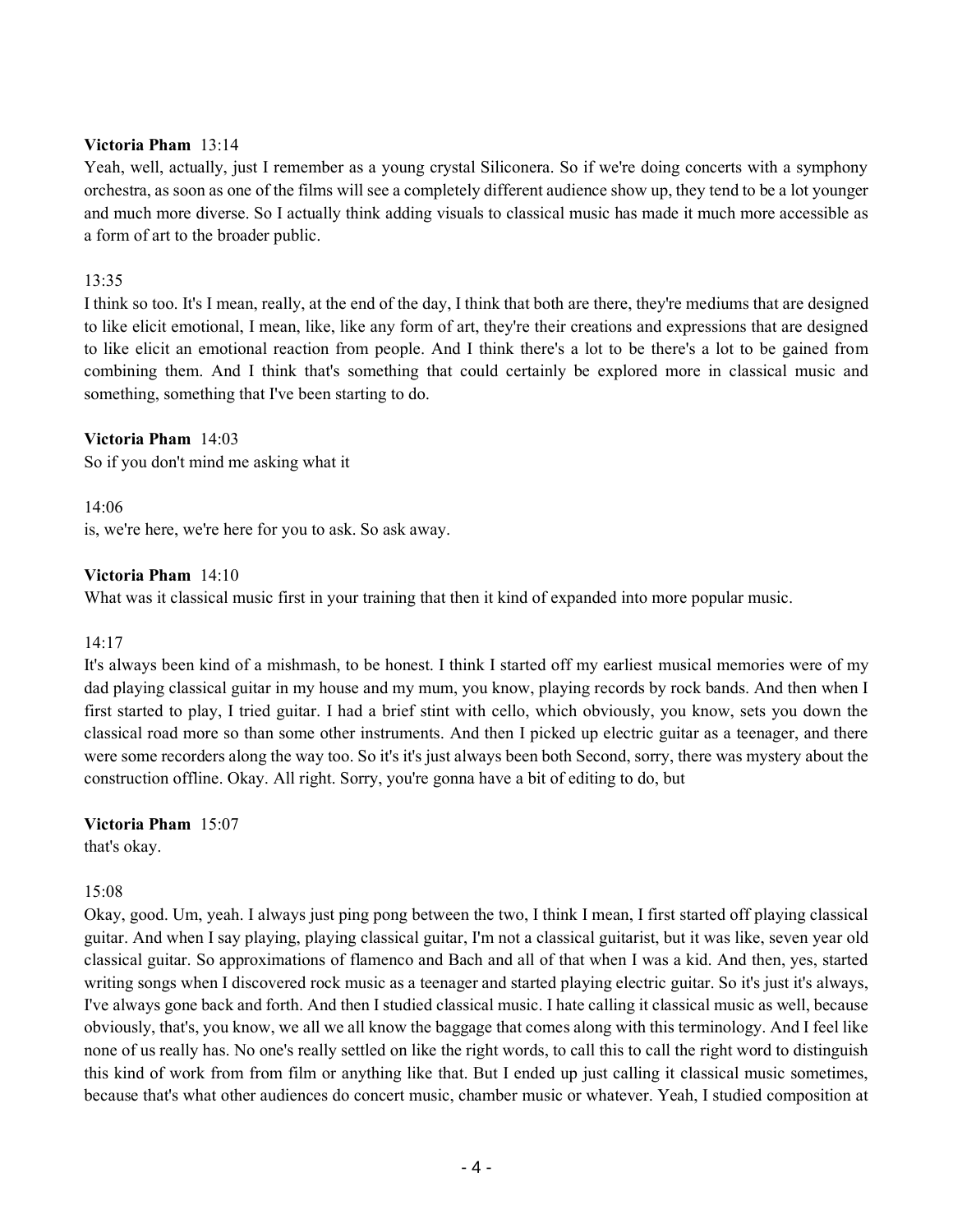university. But I was playing along with playing in rock bands alongside that, and there hasn't really been a time when I haven't done both. So yeah, I think so.

# **Victoria Pham** 16:23

I like that you've mentioned the fact that you don't want to call it classical music, because that's actually one of my one of my questions was What should we call it instead? But I suppose that's a very loaded question.

# 16:32

Um, I think it depends on who you are talking to, you know, within the composing world, new music, contemporary music, chamber music, whatever, I feel like, well, if that stuff is fine, but when you're speaking to someone who is more sort of a general lesser listener, it's often categorised as classical music. And that doesn't, that doesn't really bother me anymore. I think it's, there's no, there's no word that fits. But we have enough words that we at least know what we mean, when we're talking about things. Exactly. But what do you like?

#### **Victoria Pham** 17:10

Well, I mean, I was thinking the other trying, I've been trying to use art music, because that's something that they love to say. I like that one. Yeah. Yeah. Been trying to use that. Or someone also mentioned to me that it should be just called the Western, Western canon, traditional Western art music. But now I feel like that could have worked, perhaps in the 19th century, but we've moved to a to how the way the works, the world works, so globalised and so connected, that it's not just Western music anymore, or was to tap into that.

#### 17:39

Yeah, I mean, I was about to say some of the best, the best stuff in the world for for the concert hall, quote, unquote, is coming out of Asia. So you can't really call it Western, classical. It doesn't make any sense. I like art music, though. I think that was that was nice. Emails?

# **Victoria Pham** 17:58

Fine. I feel like my mind could be open as well.

#### 18:01

All right. I'm very I'm very prepared all the devices are. They're all going.

# **Victoria Pham** 18:09

Well, I suppose that lead could possibly leads into the next question, because I do have this might be a slightly self serving question for me. But how do you manage all of the different disciplines all in one, the type of music is integrated. But how does the visual and everything flow on because you have a lot of projects and a lot of albums that seem to come out regularly? And

#### 18:29

with a difficulty, I would say, I don't really have a good answer to that question. It's an ongoing. It's an ongoing project, just figuring out how to organise all of these various projects. And if I'm being totally honest, I usually feel like, whatever I'm doing, I'm shortchanging something else. And it's just kind of a messy and messy balancing act. I'd say when I'm kind of in a good, a good flow of things I write in the mornings, and I do administrative work in the afternoon. You know, sometimes one kind of bleeds into the other. But leading up to a big project, it's so easy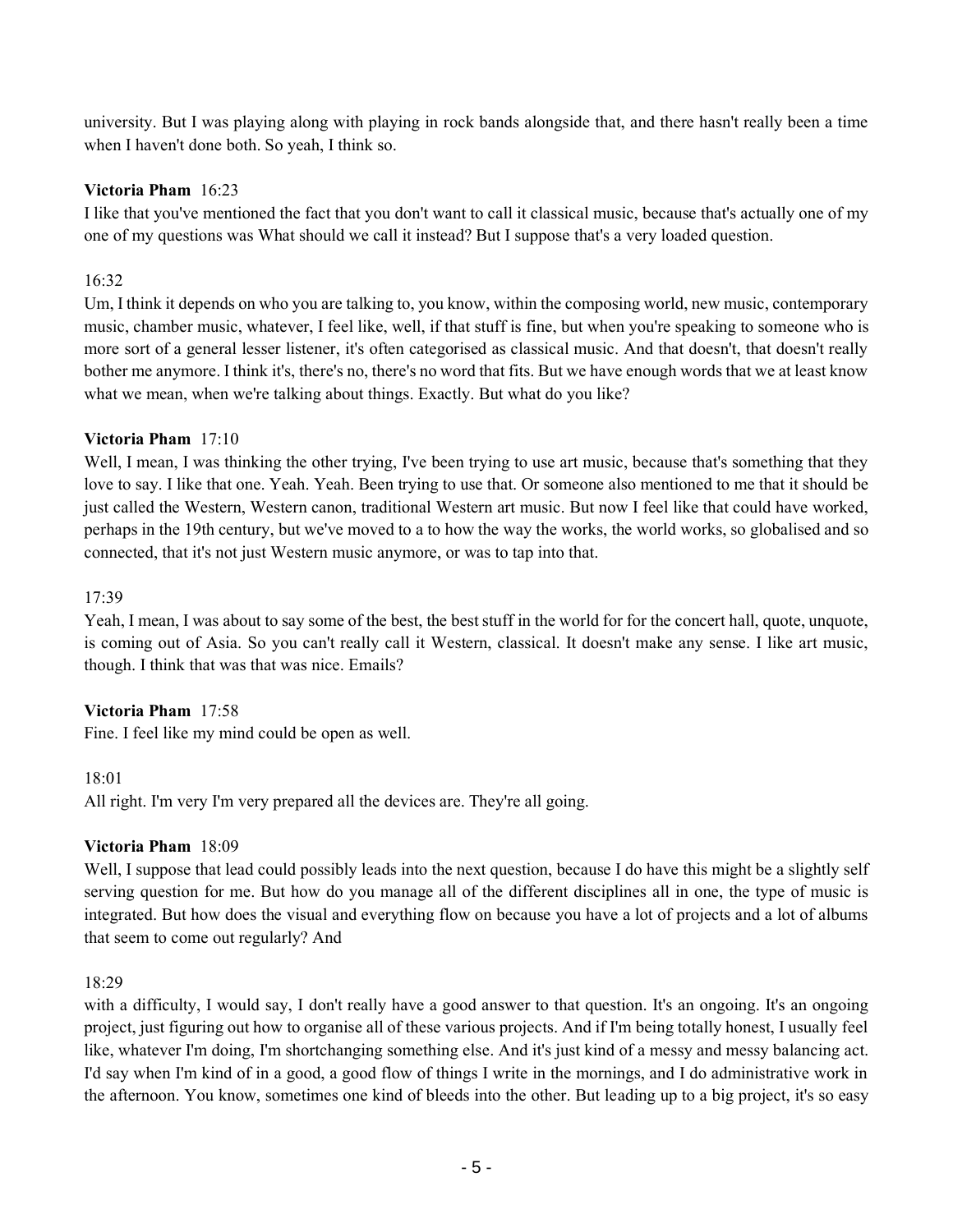that that gets off. So I'd say I'd say my My ideal is really just drink being quite disciplined about how I structure my day. Sometimes that works, I find I can sort of maintain a routine for about maybe three weeks to a month, and then something happens where it shifts and I have to go somewhere or, you know, the demands of one project end up sort of overtaking others and and it's just it's a work in progress at all times. I don't know. Maybe you feel like that, too. I know that you're also a composer and interdisciplinary person.

# **Victoria Pham** 19:42

Yes, it does feel like that a lot of the time I tried to make a routine but it kind of fails every month because again, different projects come in or different collaborators like to work differently and then I just have to adjust to that.

#### 19:55

Yep, yeah, I think I think I just try and do my best With with staying organised at all times, except failure, but you know,

#### **Victoria Pham** 20:06

yes, when it comes with every day? Well, up because I mentioned collaboration, how much do you think that way of working has changed? Or if it has changed at all, it will change the art scene and classical music scene in the last 2030 years?

#### 20:25

Well, not having been around before that it's difficult to say. You mean in terms of how people collaborate with one another? Yes, yeah. How has it changed? I don't know. I mean, I'm not really sure I could answer that, obviously, not being older than my 30s yet, but can we maybe we can take that out. I don't know if I want to, if I don't know if I'm able to know how old I am. But yeah, I don't know, not having been alive in a different era. It's difficult to say. I suppose that there's, there's more crossover now with so called indie, classical musicians, and indie rock musicians. And I've made maybe film people to a certain degree. But I think that like other genres that are more collaborative have traditions and practices from those genres have found their way into, into classical music. And you have like, all of these chamber groups that sort of form. feel very much like rock bands, and, you know, work with one another over long periods of time and sort of collaborate and, and build brands and like smaller, I mean, brand is kind of a dirty word for classical music, but build, like visual identities. And yeah, presentations of their work that it feels it feels very much like a rock band. But equally, I don't know. I mean, there was the Philip Glass ensemble, and Steve Reisch has had many of his groups. So maybe it's not really that different and not sure. Perhaps it's just that the sound is slightly different.

#### **Victoria Pham** 22:09

Or perhaps maybe because of social media, they feel more presence because we have direct.

# 22:13

Yeah, yeah, exactly. Or it's just in our in our faces, and we kind of know how the, how the cookies made in a way that we didn't before.

# **Victoria Pham** 22:22

Do you think the larger kind of big ensembles that that I imagine most of the public associates with classical music could do with a bit more collaborative modelling?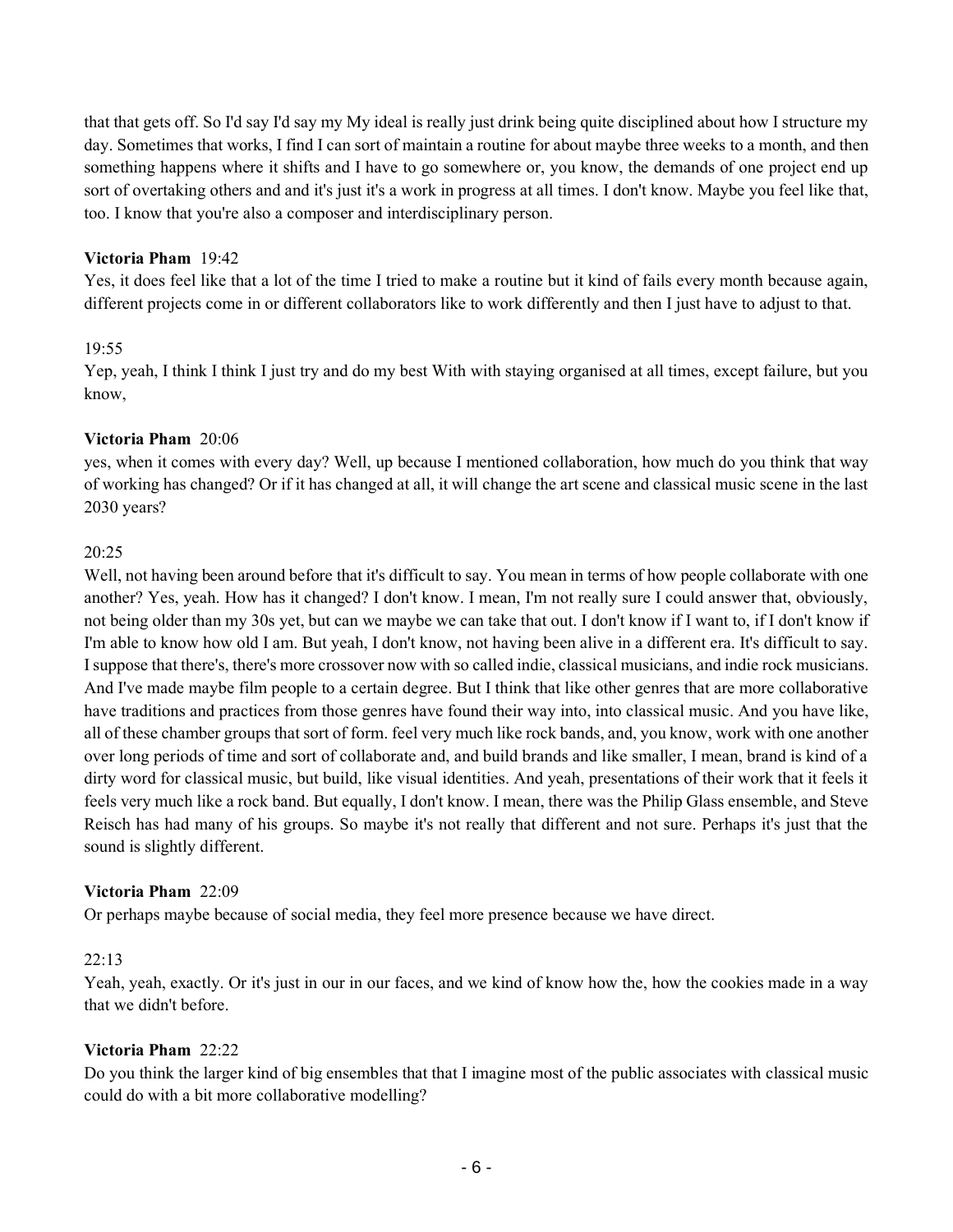# 22:32

I do. I mean, I do think that there are some that are really being very innovative with their programming and pushing boundaries and involving artists from, from all sorts of genres, and then also giving their young you know, quote, unquote, classical or art, music, whatever we're calling it composers, more free rein and how they, how they interact with the musicians in the ensemble, like, I think the LA Phil is doing a great job with that, think the New York, Phil could could perhaps learn something. But I think it's changing very, very slowly, I would like to see a change more quickly.

# **Victoria Pham** 23:07

I also agree, it's completely a completely different scene in Australia, the one that I'm most familiar with. So when I moved to the UK, I was kind of surprised by the amount of support they had for young composers. It's not as much as say, the LA Film, but it was way more than what it was like in Australia, which is a very conservative scene, and you hear the music from the three B's the most so buff Beethoven and

# 23:30

not knock them. But I think there's there's room for some new new blood. For sure.

# **Victoria Pham** 23:36

I agree. I think there was some statistical study recently done just generally with composers. I think 62% of music that is performed in the concert hall is written by a dead, male German.

# 23:49

That's terrible. And I'm not, I'm not someone who's opposed to erasing the three B's from programming altogether. I mean, they're part of the part of the job of, of orchestras is to kind of function almost like museums to keep that to keep that writing alive. Because it's part of our it's part of our tradition, and our sort of artistic heritage and everything. But you also, they also have to evolve and reflect current times as well. And it's difficult, difficult to see how they, if programming is focused so much on the past, it's difficult to see how it could really be part of the present and involved in shaping culture. And I just think it's a wasted opportunity because the orchestra's that's it's one of the greatest human inventions in my opinion, and and there's so much space for it in, in mainstream culture in general, I think, I think. I think it's the job of these institutions to really figure out how how they can be part of that, whether they say it or not, but yeah, some are some aren't. I'm hopeful for the future. We shall see.

#### **Victoria Pham** 24:57

Yes, I'm also hopeful I would hate to see them die. Because I grew up loving the sound of the orchestra. So it will be great if it opened up because there are so many people I know who are just afraid of entering the concert hall space because it feels so foreign or academic to them. So yeah,

#### $25:11$

but it seems like I think the UK is doing a decent job with with that you're you're in zip Cambridge, Cambridge,

# **Victoria Pham** 25:18

Cambridge, yeah, can return at the moment. Yes, although I did live in London for a while, there's so many orchestras in the music happening.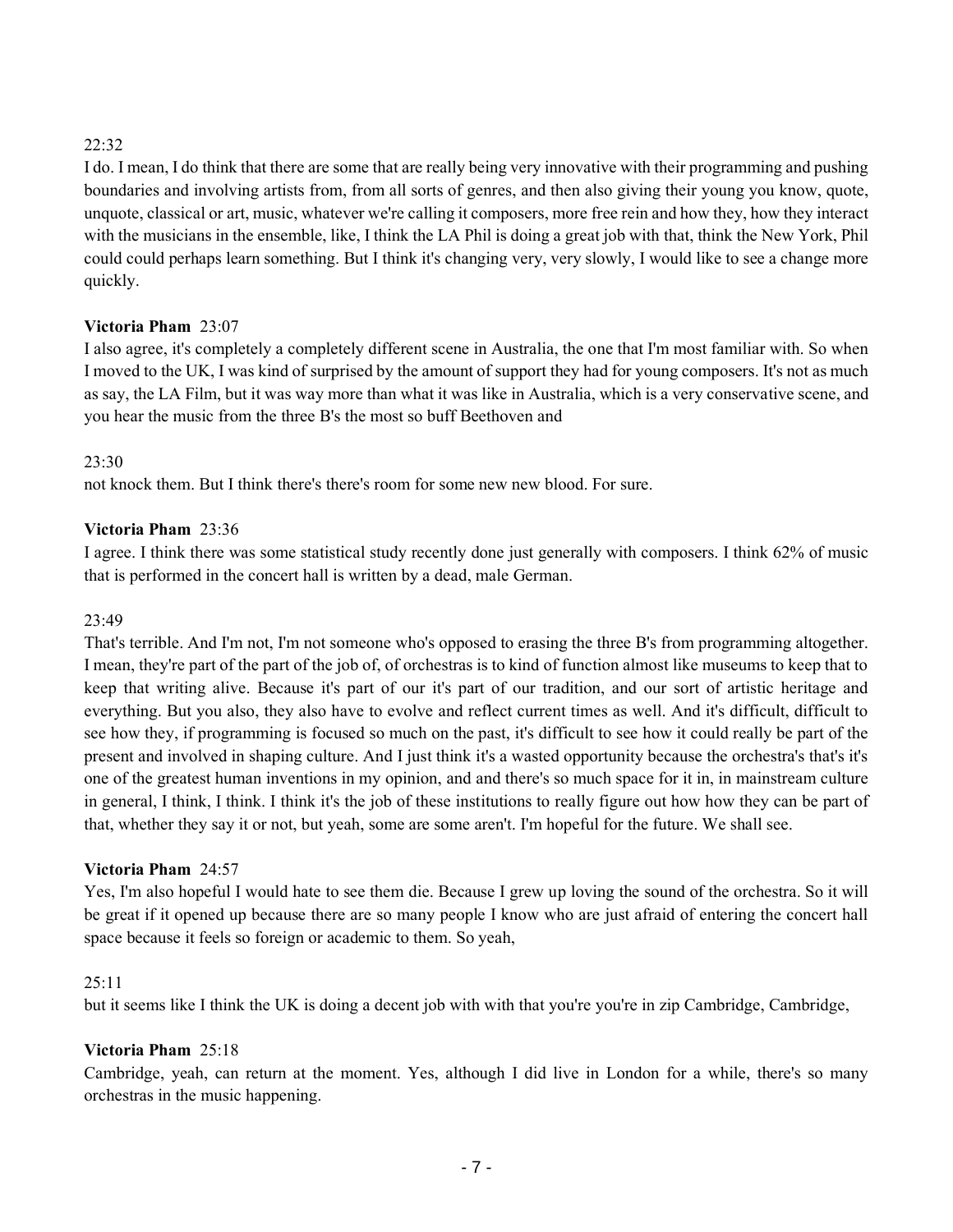# 25:26

So many, I can't even keep track of the London orchestras, like, there's so many I always forget.

# **Victoria Pham** 25:34

But they're they have amazing programmes and also like very affordable streams for younger people to access new music and festivals and things like that. So they had a very active role in Yeah, as you say, shaping culture.

# 25:45

Well, something that I felt growing up in the UK is that there's generally less of a distinction between sort of high and low culture in general. You know, I grew up not thinking, I grew up considering, sort of like being in a mid tier indie rock band to be just as viable and valuable and respectable a career as being the concert master at the, you know, the London Symphony or the Philharmonia or something like that. And I think in general, I can't really, I can't speak for European, broadly, but just in terms of the UK, I think there's just a lot of respect for creators in general, Viet, you know, someone who's, who's sort of working in these more conventionally perceived high art spaces, or someone who's like a really great advertising executive who comes up with these, like fantastic campaigns that integrate, like, really cool music, and they're relevant, and they're funny, and they're creative. And I think I always just just grew up perceiving that as, as being creativity, and that being valuable, in general, and not really one being any better than the other. But then when I moved to the US, it felt much more segregated, which I think is a shame.

# **Victoria Pham** 27:08

Do you think it's improved in in your time in the US?

# 27:15

I don't know, I think I've just been here for so long now that I'm like the frog that's been boiled in water and doesn't really notice. I have no idea. It just it feels normal to me. And I guess, I haven't changed in how I see any of this stuff. And I think I've kind of picked up collaborators along the way who see the world and, and music and creation similarly. So I have no idea whether the world in general, or the scene in general here has changed. But I've certainly found kind of people to keep in my in my bubble to, to work the same way.

# **Victoria Pham** 27:52

So when you're collaborating with this group of people, or if you're directing something, do you ever try very hard to make things accessible and the way that you integrate and work with your team, so it doesn't feel segregated?

# 28:07 What do you mean by accessible

# **Victoria Pham** 28:09

access to the audience or to musicians who are not perhaps used to working between fields or disciplines?

# 28:17

I mean, I'd say that generally everything that I'm working on, while I think it has influences, I think, I think often projects sort of bear influence from other areas of music, or art or whatever, they're, they tend to be kind of grounded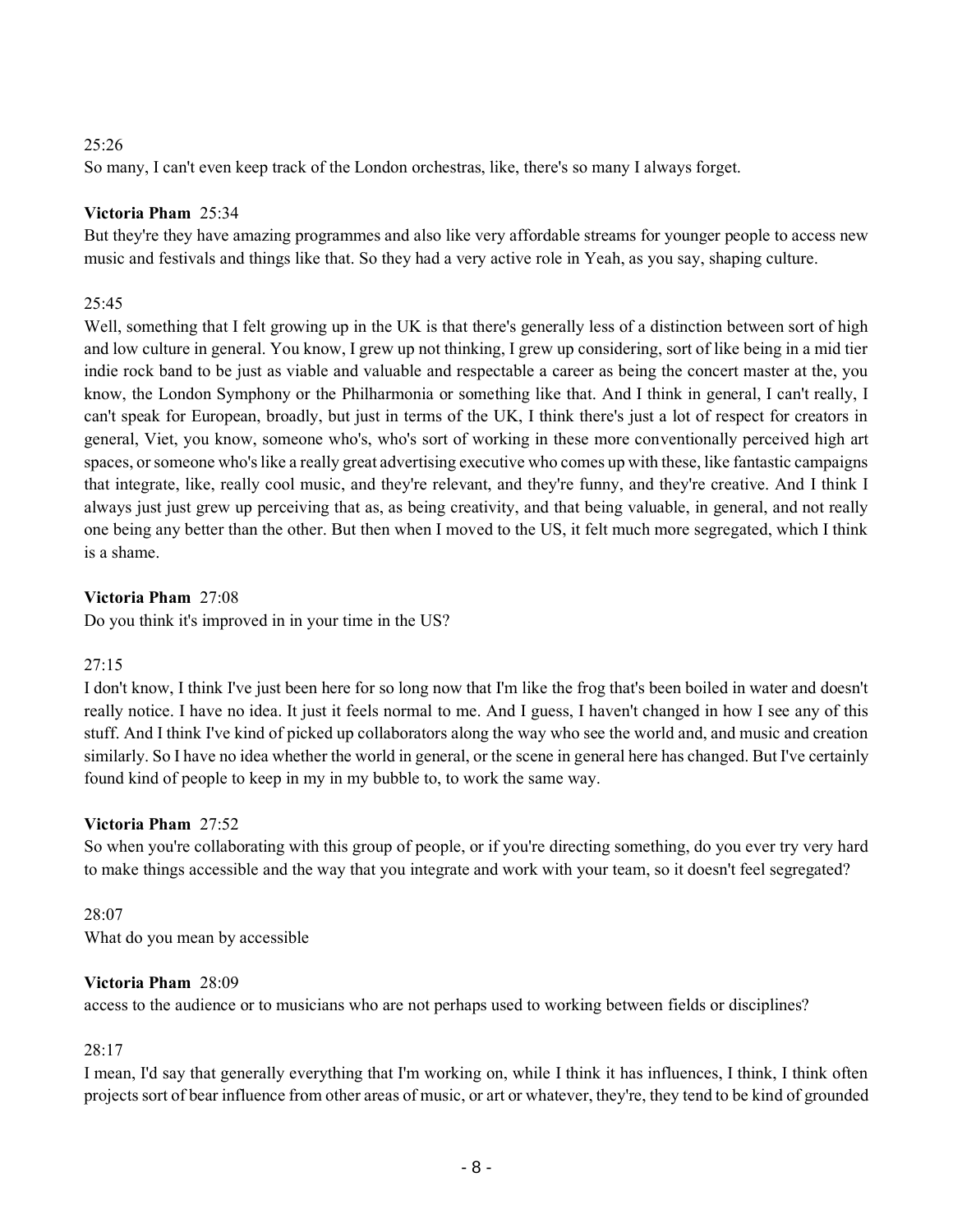in one, one tradition, really. So for the most part, I try and meet collaborators where they are, I think there's a lot to be said for, like collaboration in general, I think, in its ideal form. You meet each other halfway, and you push each other to expand on your kind of skill sets and horizons and perspectives and abilities. But you're also but you also need to kind of bring what you're good at to the table as well. And so I think there's always kind of a dance that happens where, where you're trying to figure out where the boundaries are, and where where you can push someone where you should just let them kind of do their thing and it goes, it goes it goes both ways. And you know, for the most part like I wouldn't ask a virtuoso quote unquote, classical violinist to show up in play like on a rock record, unless I knew that they had that kind of skill set in their wheelhouse because that's not you know, if a player shows up and like doesn't, isn't playing something that they sound their best on, that's not fun for them. That's not fun for you the end, the end, product sort of suffers. And so I think a lot of it is you know, really, really trying to pick the right people for the project and And, and find collaborators who make sense given what you're trying to make. But then I don't know sometimes you find people who are kind of really, really wonderfully versatile and you can throw them into any kind of situation and they'll be fine working with public or chat was like that, where they're, they're just this kind of, they're just this like, singular freaky group of musicians who can play the three B's perfectly. They can also play jazz, they also write, they also play rock music, and you can kind of bend them and shape them really in any direction, which was so much fun as a composer to be working with players like that. Very cool.

#### **Victoria Pham** 30:44

Well, actually, that's, that's one of my list of questions, which was great. What it was like working with them on out of the tunnel.

#### 30:51

So fun. So fun. Yeah, like I said, they're just such, they're such incredibly versatile players that it was just, it was really just kind of a treat, in a way. It's one of the projects where I feel like I've been most able to integrate the different skill sets and influences most effectively, I guess, because they, like I said, you can kind of just throw anything at them, and they can play it. But also, they really, their voice is so much in line with, with what I feel. Mine is in that it's it's art, music, chamber music, whatever, we're whatever we're calling it for the purposes of our conversation. They come from that tradition, but they also like really have a rock spirit to them. Dude, that's that's that that quartet sounds like a rock band. And that was really fun to play with. Just because I think in the long run, that's what I've been interested in doing within my work as a as a composer. It's creating, creating music that's virtuosic, and, and very much has grown from the traditions of, of chamber music, classical music, the art music, I feel like we do need to settle on a word here should we call it art music forever, everyone music, music, art music. That is that's communicative and exciting and new. And in fields in conversation with these other genres that we've all grown up surrounded by and I personally really connected with as a kid and and have have always been interested in exploring.

**For our first intermission is the first movement entitled 'Fast' from Danielle's work for string quartet, 'Out of the Tunnel' performed by PUBLIQuartet. There is also a brilliant music video for this entire work directed by James Mountford with dancer Amanda Francess and you can access the link in the episode description.**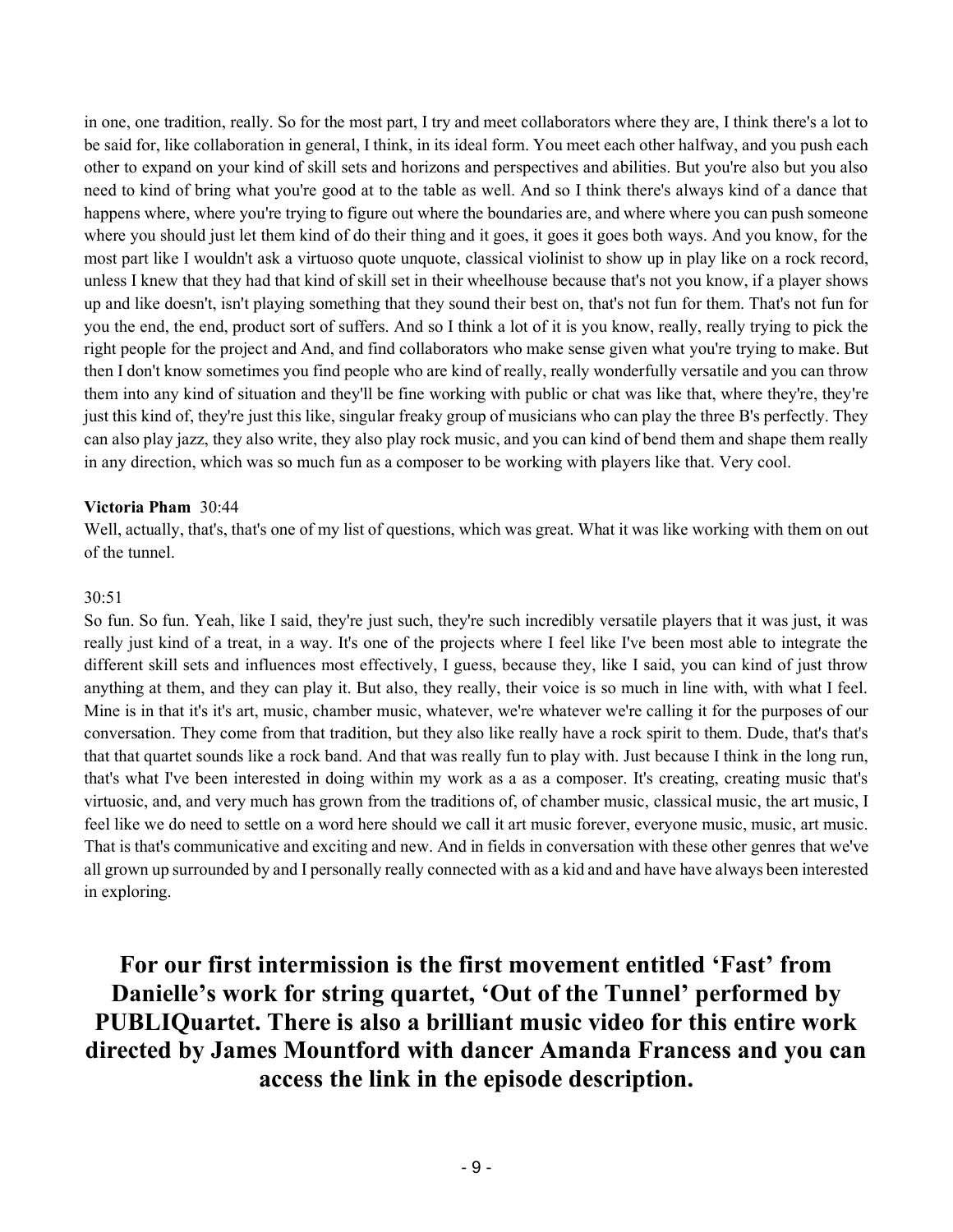#### **Victoria Pham** 32:36

And what point during the process of working with them to do Did you decide well, I don't know if it was collected or not to make the the music video series that came out of the things

#### 32:45

that happened afterwards. That was yeah, that was that was a really fun part of the collaboration actually, I while making it. So that quartet originally was part of this big multimedia ballet called infox occation, which was this whole it was just this this extravaganza with dance and crazy lighting, and you know strobe lights and people climbing on chairs. And it was sort of like an industrial, not industrial, like a dystopian sort of ballet that was Sleep No More meets the office. It was really it was it was a whole thing that we did. And that project had the race trouble quartet on it as well. And so I knew that I needed to create something that felt really big, so that it wouldn't be kind of eclipsed by the that gargantuan mammoth of a piece. And so in order to test that out, while I was writing it, I actually played it back against scenes from movies or big trailers, fight scene from The Matrix, all sorts of things. And for me, oftentimes, the way I, the way I check that something kind of feels of the right scale is is how it fits against a visual, even if there isn't necessarily going to be a visual in the final presentation. So the ballet had no video component whatsoever. But then when it came time to, to figure out what the yet what the visual aesthetic for the release was going to be. I already knew that the pieces fit really well with these big sort of grand cinematic vistas and dramatic camerawork. And I got in touch with James Malford, who's this wonderful director that I've been talking about working on some projects with an LA because he has a drone and he shoots a lot of stuff. Yeah, right. Yeah, he works a lot with a drone. He has this just really incredible sensibility that integrates you know, performance. physical performance. So dancers, performers, with these epic cinematic sweeping landscapes from the California desert, and I just thought he would be the perfect person to kind of bring it to life and capture the original spirit of the writing process, but in, in, in visuals, and I think he did an absolutely incredible job. It was such a fun project. He was in LA and I was in New York. And we came up with the original concepts together. But I kind of just let him go off and do do his thing, because I love his work. And I thought it would be I just trusted that you would, that he understood the music and he would do something that fit with it. Yeah, I mean, getting those video files back was was it was just like unwrapping presents. And it's such a it was so gratifying as well, because it was it's really a presentation of the music that felt like something that I really wanted to make for a while that kind of, you know, really, really came out the way that I had been hoping. And that was gratifying, because you know, when you get to the end of projects, it doesn't always feel like that. So this one was very special. And incredibly

#### **Victoria Pham** 36:12 beautiful.

36:13 And what isn't he? He's He's unreal.

 $36:17$ Yeah, yes. All those shots are so beautiful. Yeah, it's really.

36:22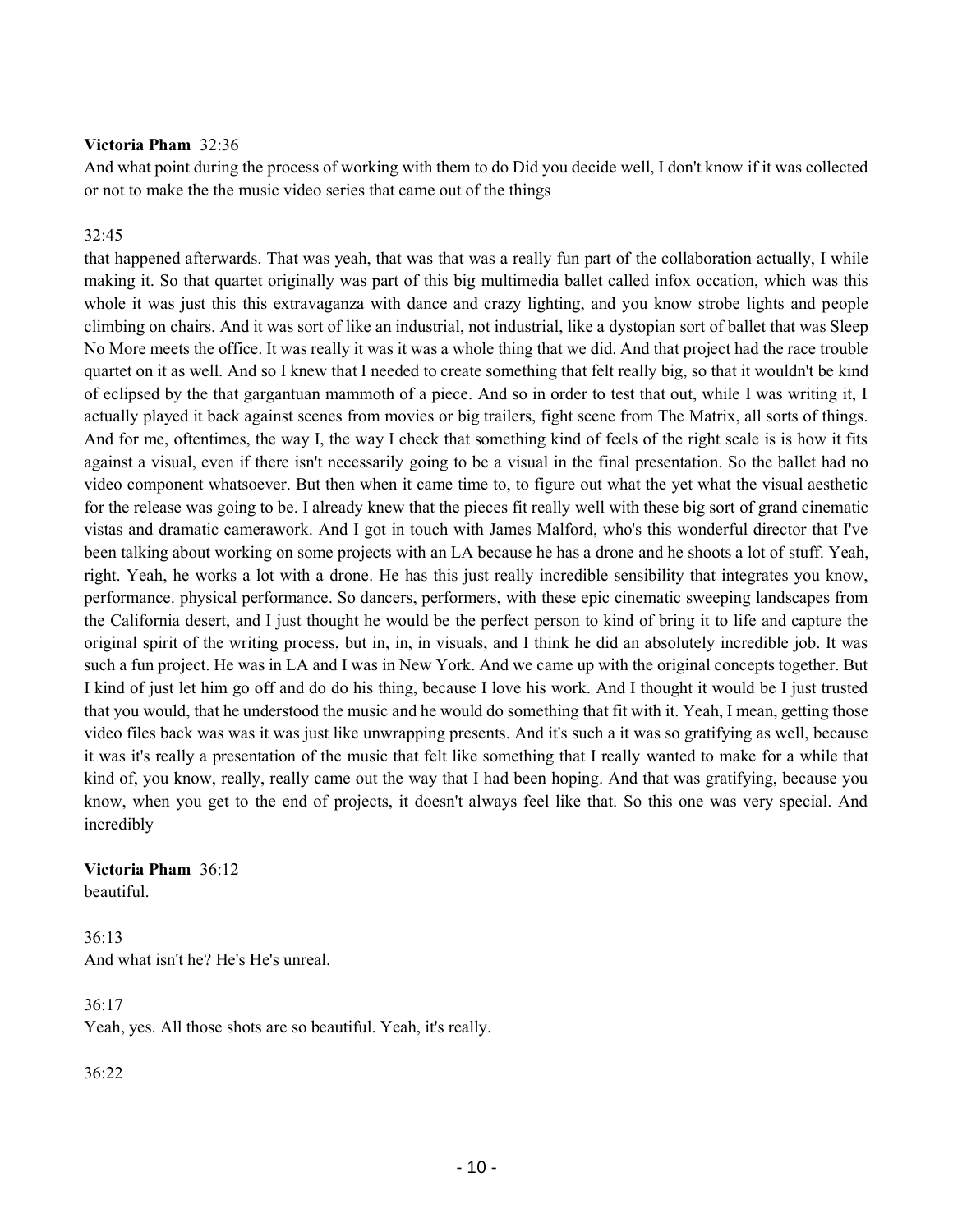Yeah. Yeah, I think I'm hopefully going to work with him on some more projects as well. And he's a lovely guy to also English to.

#### **Victoria Pham** 36:32

Wonderful. My question has to do with another kind of musical side to your practice.

36:38 Should I call it practice? Sure.

**Victoria Pham** 36:41 musical practice. I mean, it makes it

#### 36:44

feel like makes me feel like I should be doing yoga, or something. But no meditation, right? Yeah. Well, I try and meditate actually, to go back to your your earlier question about how to stay organised. Like, yeah, if I'm in a good headspace, like, I meditate quite a lot. So

# **Victoria Pham** 37:06

what? Yeah. Oh, good. We're back. Okay. Um, yes. So the other question was about the other side of your musical practice about something come out relatively recently. I'd say last year, is your your album? Yes. Yes. Which is quite amazing. And I'm just Well, I mean, I listen to it also several times, because it's beautiful. And I'm definitely gonna link down so that anyone who's listening to us talk can also have a listen to my favourite piece of philosopher, like I should tell you, thank you. You're welcome. What is that particular experience working? Like? Because it's super collaborative working on an album, but in a studio setting, rather than knowing that something's going to be premiered in a concert? Yeah,

#### 37:53

I mean, I guess that the difference when with recording that kind of music, as opposed to making like a classical album, when you make a classical album, or art music album, I don't know why I can't like, kind of figure out what I want to call this today. When you make an art music album, you show up and everyone knows exactly what they're going to play. And it's very kind of pre predetermined. And making the demo Neela record. There were certainly parts that were written out. But you know, that's that some of it and then the rest of it is honestly just making things up in the studio because players improvise by nature. And that's why you bring particular people into the project to get their kind of their their ideas on parts and arrangements and well, I guess less so arrangements. But yeah, I mean, there were certainly parts that the keyboardist and guitar player and drummer that I was working with, you know, they improve on what you've written, which is a really fun part of the process. For me.

#### **Victoria Pham** 38:54

It's amazing. I correct me if I'm wrong. Well, you also the producer on it, as well as the rest of

#### 38:59

the team. I was, yeah. So I worked with another producer, David Bottrell, who's got an incredible legacy in in the rock and pop world. And I was really very, very privileged and honoured to work with him. And, but he, he mostly came on when, after all of the songs had been demoed, and sort of half half produced both here and then in London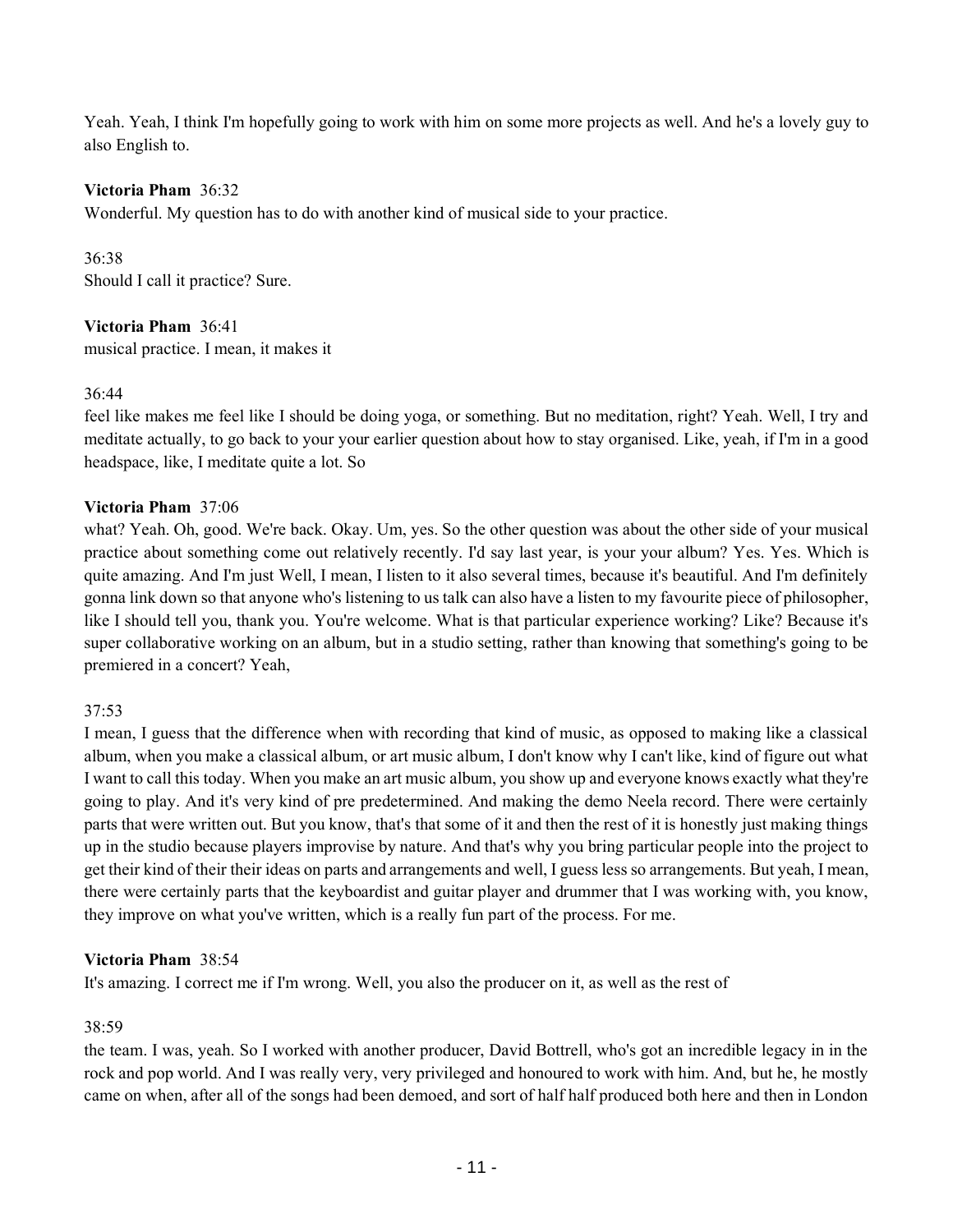with another another person that I work with named Paris McIntyre. So all of the programming and the electronic and electronic elements were there. And then by the time we brought it back over to the States, and Canada, actually, because I worked on quite a lot a bit up in Toronto. That was he got involved for the purposes of kind of really fleshing it out and bringing it to life and making it feel a little bit more alive because when I first started working on it, I wasn't sure whether it was going to be Like an electronic kind of thing, but then it really started feeling like it wanted to go more in a band direction and it kind of settled somewhere in the middle. And he'd been on my list of people that I wanted to work with for a while because he made so many records that really influenced me. And also, he just gets the most incredible guitar sounds, and drum sounds and really knows what to do with a band because I feel like so many so many pop producers you know, that there aren't there aren't as many kind of true rock bands as there used to be. It's more studio projects and like pickup groups, and you know, these, these, these things that kind of originate in the studio, rather than, through like, people bashing songs out in a garage with a drum set and a guitar and, and he's got he comes from that, that kind of that world. And I really knew that I wanted someone who was who was really going to help me get get that sound, rather than just sort of like, you know, integrating the auto electric guitar run through a Guitar Rig. Next to some kind of beats that you threw together and logic not to knock any of that. But just for this project, knowing where the influences came from. It was really important to me to have someone who came authentically from from the walk world, and I learned a tonne from him. And now he's another one who's a really great person managed to pick up some good ones along the way.

# *For our second intermission is an excerpt from one of my favourite tracks from Danielle's 2020 Album which was released under the Danielle's alias DELANILA. The Album is entitled OVERLOADED and this excerpt is from the track 'The Philosopher.' If you haven't already, please go take a listen or even better, purchase a copy of Danielle's remarkable album – OVERLOADED.*

#### **Victoria Pham** 41:32

Amazing. When you're working in this environment, the studio knowing that the first time the world ceases, basically, when everything's recorded, comes out, yes. Released. How does that feel? Knowing that it's a very different, broader audience that's going to show up as opposed to a premiere for an art music thing, which tends to be live and then a concert? Mm hmm.

# 41:53

You really thought of that? I thought about that. I'm not sure why. I don't see much of a difference to be honest. I just think it's you put something out into the world and and

#### **Victoria Pham** 42:06 people

# $42:07$

find it or don't find it. They bid or they don't I don't know. I also I don't know that the classical audience is as small as we think it is. Especially as you contemporary concert music crosses over more and more into film, I actually think there's a pretty broad audience for it. Perhaps not in the same way that there is for like, Ariana Grande or, or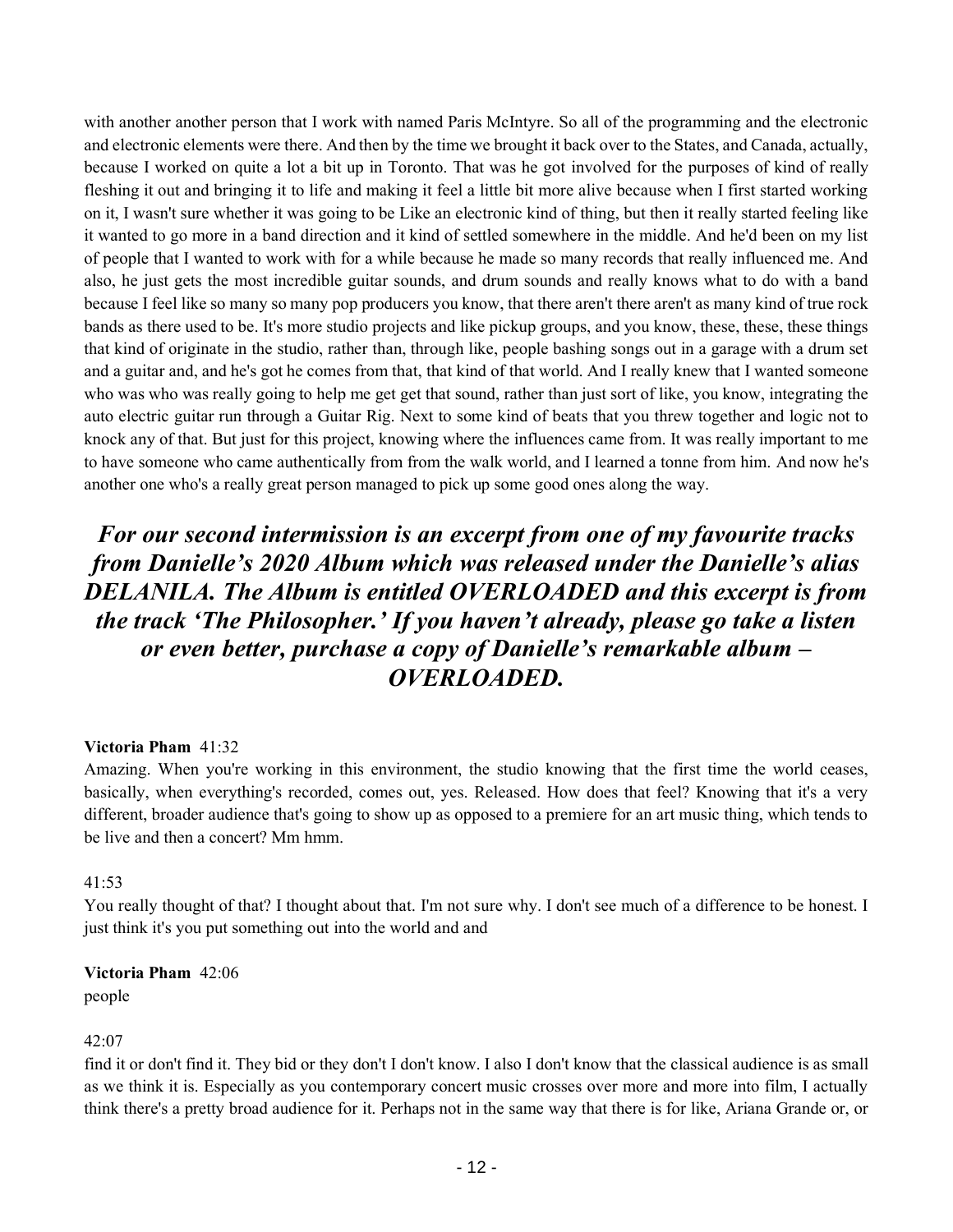someone like that. But yeah, there are definitely people listening. I mean, if you think about composers like, like Phillip or Johan Johansson, you know, these are these are artists that had had really big followings are all of our Arnold's, you know, people who, people who kind of crossover but have have a very strong compositional background. When I think if you're writing like esoteric stuff with extended techniques, that's only really ever going to be heard in a university setting. That's a little bit different. But that's never what I've been interested in doing. I've sort of been interested in making stuff, not for not popular audience. That's the wrong word. But just for for an audience that doesn't need a music degree to understand it. Yes, I guess. Yeah, I don't really, I don't really think of any differently. Maybe that's wrong. But in my head, it all feels the same.

#### **Victoria Pham** 43:27

That's me, that's amazing. That what you mentioned about, like, people not needing a degree to understand and I feel like, that's quite important, because otherwise, there's no, there's no accessibility point, if we need a degree to understand any kind of art.

#### 43:40

I think so too. I mean, I think that I feel like that with all forms of art actually, like, if it needs a programme note or a description on the next to the painting, or for some kind of like advanced training to understand it, then it's that in my eyes, I think that's less successful. Which is not to say that I think like art should be kind of dumbed down overly accessible and simplistic or anything like that. But I think I forget where I forget where I, where I read this or heard it, but it was someone talking about how like, in order for a piece of art to be good, it has to be three boxes, it has to have some kind of technical skill, it has to be original, and it has to make you feel something kind of right, right off the bat not to say that like, you know, a piece can't have like a few minutes to unfold or whatever. But um, I kind of feel like that's, that's the closest to assess a successful and applicable definition of like, what good art is then that I've heard and I feel like that that stands and that's certainly how I think about music as well. You know, you don't have to write something that's like dumbed down and overly accessible, but it does have to speak to people like that's your that's your job as a creator. You know, I'm not really interested in making I'm making kind of like, you know, me weird geeky stuff for my own for my own amusement and benefit in my like tiny room, I'm interested in making things that that have the potential to like speak to people hopefully. Sorry, you know, just all of my favourite artists have have have worked that way too. And I've never understood in the concert music worldwide that scene is why that scene is like selling out or being overly I think it's a shame or overly like, not commercial commercial is the wrong word. But what's wrong with wanting to be communicative and wanting to people to have to be able to understand not even understand, but like, intuitively feel connected to your music? What's What's wrong with that?

#### **Victoria Pham** 45:49

I've never understood it either. I remember when I was studying at a conservatory and years ago, someone made the comment of basically that we were selling out and that I might as well be a pop musician, but then there's nothing wrong with being a pop musician, either.

#### 46:01

No, no, I mean, to me, I feel like the most interesting art is yeah, it has to it has to be I like intelligent music, I don't, I'll get bored listening to like a two or three chord pop song, which is not to say that there aren't two or three chord pop songs. Like for me, I'm interested in writing stuff that that is like complex and hopefully, you know, pushes some boundaries somewhere. It's not like I'm interested in writing Easy, easy music. But I don't know, things don't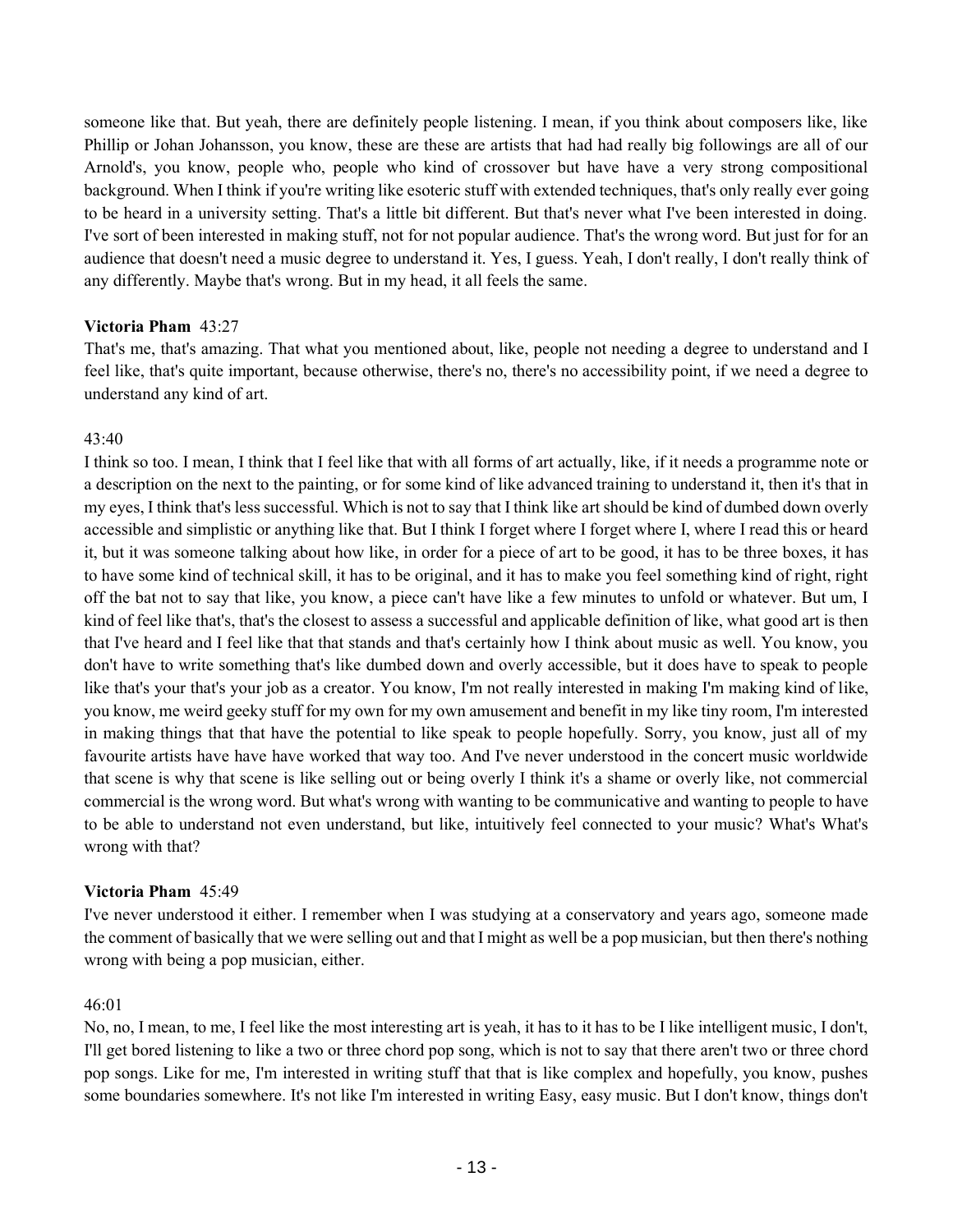have to be like overly complicated. For the sake of it, I think there's, there's a lot to be said for, like simplicity and sort of clarity and clarity of ideas as well.

#### **Victoria Pham** 46:48

I like the idea that in some ways, I hope, maybe Maybe I'm being too too naive. But that music performance, or just music, in general can be a site where people can just collect and participate in.

# $47:00$

Yeah, completely. And I have always felt strongly about that. And I feel even more strongly about artists playing that role. Now that we are coming out of the hopefully coming out of the pandemic, I always felt like the value of the value of, of music. Obviously, it's, there's in the private moments where you're, you're, you're at home, and you're alone, and you're listening to something that really makes you feel like connected and kind of speaks to the moment. That's incredibly valuable, obviously, but for me, the thing that I think is like more culturally valuable is the way that it really binds people together. It gives people sort of like membership to a certain group or like a certain tribe, you know, for me, my, like, my best friends in high school, and lambing, music, music has always kind of actually been a gathering force, within my kind of social groups, like my friends in high school, where we just like, saw each other in the halls wearing the same band t shirt, and then and then we're like, oh, this person listens to this band, like they must kind of speak my language. And then you connect with people that way. And I mean, what other aside from I guess maybe, maybe sports? Like yeah, gathering for gathering for a concert, that's something that that binds people together, regardless of like, political affiliation, or socio economic background, unless you're talking about like concerts for the film, which are, you know, tickets for the film, which are pretty, prohibitively expensive. Yeah, across language barriers across sort of political and religious divides, it's things that things that really like speak, to speak to the human experience on a, on a profound level, and in a way that you can't really quantify or qualify or put into words. And I think that was always what made me wanted to be part of it, I wanted to be part of something that unified people and brought them together. And I think, you know, coming out of this year of year plus of, of isolation, artists have a job to do in, in re establishing these kinds of like, shared spaces and experiences and helping people to remember the joy of gathering, I guess, hopefully, that doesn't sound too like Kumbaya, but

# **Victoria Pham** 49:19

no, not at all. Because as much as I do love online experiences it was it felt isolating, even though I knew everyone else was watching as well. There's something about having bodies in a room that can't be replaced.

# 49:30

know for sure. I think all of the online stuff is actually kind of cool and interesting, but it's it's interesting to me in the same way that like, video is a different medium from live performance. It's just it's a different it's a different space to and you can figure out what to do with it. What What kind of creative things can be done with the live stream or an online some kind of other online event, as opposed to an in person one they're not subs they're not they're not what is not a substitute for the other, they're just different, different platforms and spaces to explore.

# **Victoria Pham** 50:06

What I think that's what I found the most compelling about your work is that you didn't just, I don't mean to be rude to these other very old Institute out here. But you did just kind of. But you can kind of replace the audience with a still camera, which which happened for a lot of the concert I attended, and a lot of the very, very classical institutions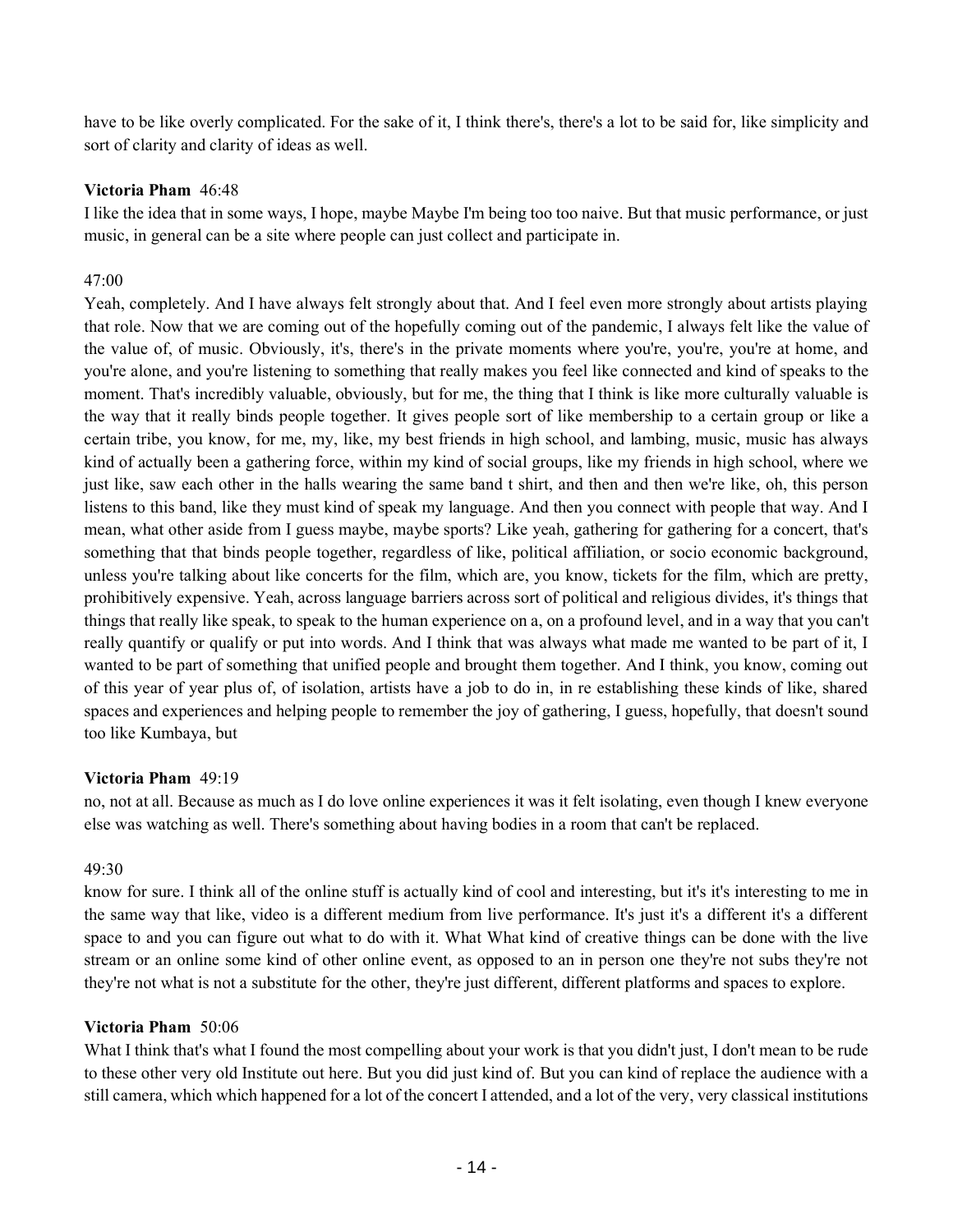that ran online concerts, you had an entire experience that was artistically thought, and then there was a whole aesthetic story.

#### 50:38

At that, I'm very, very happy to hear that that's what's come through. Yeah, I don't know. I've also just kind of I've become a little bit of like, a camera work geek. I don't know, I don't like to Yeah, like you said, I don't like to sit and just watch a static camera. Who cares? I think that, like filmmaking is kind of its own art in itself. And anytime you're dealing with anything online, you're just kind of you're, you're you're dealing with the camera, it's just part of the equation, which is not to say that I have any skill, like on the level of a of a, like a real cinematographer. Or, I mean, obviously, I don't know anything about cinematography, but I'm not a professional filmmaker. I'm someone who's like, picked up things here and there, I guess. But yeah, even by doing that, it's just it's such a such a mystifying and fascinating art form to me how people create really compelling visual video, that video content again, the C word.

#### **Victoria Pham** 51:41

I suppose this goes back to what we were talking about right at the beginning. I don't know why I didn't ask it then. But you mentioned briefly that you thought of the visuals as you're writing the music, is that now you're working more with filmmakers and your collaborators or cinematographers or producers in the visual world as well as yourself? Is that something that's much more present in the way that you write? Do you think visually before the music?

#### **Danielle Eva Schwob** 52:05

Yeah, yes, I do now. Probably think when the last time that I wrote something that didn't feel connected to visual, I can't remember. Yeah, I guess it always. It always. Yeah, it's mostly connected to a visual, even if it's just in my head. But that's, that's often sort of almost for the purposes of like whittling down, rotting, maybe whittling down as the one word but making the blank slate feel less daunting, because it's kind of just something to it's something to push, generally and gently in the direction of. So if you know that you're kind of, you know, no one likes to sit down with a blank page and think, Oh, my God, I could write anything, what am I going to do? This could be this, it could be something else. And then sometimes it becomes very difficult to start, but I find if I have a visual in mind, it just kind of it focuses things a little bit more. So I'm no longer thinking about like, looking at things, you know, Broadway, I like, I'm like a horse with kind of blinkers on. So I could only see what's there rather than the other possibilities?

# **Victoria Pham** 53:19

Raising? I think I may have to try that. And on that note, I have a kind of open but also super, super broad and specific question. I always ask it at the end, which is, do you have any advice for any very young musician or artists who's coming up and doesn't really know how to navigate either the classical music world slash art music world and working collaboratively in that space? I think

# 53:53

I don't know if this exactly answers your question. But it's probably advice I would give in general. So we're gonna try and fit it into that, that I think it's really just pay, make sure that you pay a significant amount of attention to building the business side of what you're doing. But not to the point where that overshadows what you're trying to do creatively because at the end of the day, you know, if if what you're writing is bad, it doesn't matter how many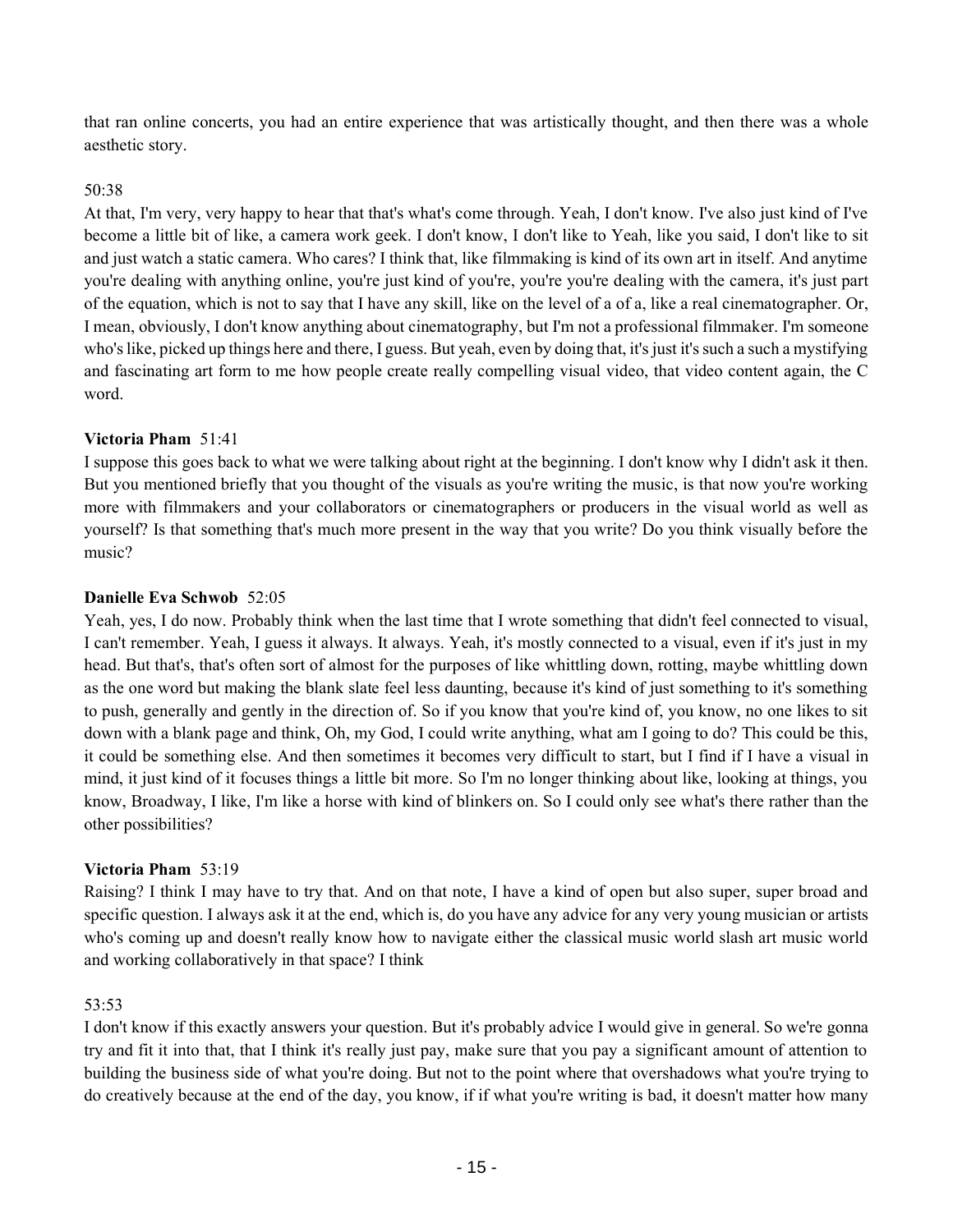Twitter followers you have, or you know how glossy all of the kind of material around it is, it kind of just comes down to like, I don't know why I keep using all of these, like marketing words today. I guess I've been I've been in record mode, but like, it's like, you know, if you're selling iPhones, like if the product is bad, it doesn't matter how good the imagery and all of that around it is. It kind of just all comes down to like what's the core of what you're, what you're doing. So you have to you have to have to make sure that you know that your work is really great for you also It doesn't matter if you have if you have the best work in the world, but you're afraid of like dealing with the business side or you think it's like it's tricky or you don't want to get involved with it, no one's going to hear it. So I think trying to come up trying to navigate that kind of balancing act and get making sure that you give your work, the best chance that at success and really think critically about it as a business person is very important, but not more important than making sure that your works as what you want it to say, and, and you're putting out the best material that you can. That is actually

**Victoria Pham** 55:35

very, very useful advice.

# **Danielle Eva Schwob** 55:37

Oh, my. I feel like that was very, very boring and generic, but I'm glad I'm glad it didn't seem that way.

# **Victoria Pham** 55:45

Oh, gosh. Sorry, the fireworks going off.

#### 55:49

I haven't been in the UK for for Grifols day. And so So, so long, I used to enjoy it very much lots of bonfires. And

# **Victoria Pham** 55:56

yes, I think, Well, I'm really about a block away from Olam. Cambridges. Colleges. I'm sure they're about something normal.

56:04 I was thinking that I missed I miss Britain, I'd love to come back. Come back after

# **Victoria Pham** 56:09

after one after everything, I suppose. Yeah. Was just going to say about your advice, actually, having spoken to heaps of artists and musicians growing up, that's generally not the piece of advice that I get. And I don't know if it was, I mean, Europe or the UK as opposed to the US. Yeah, I never really get that piece of advice to think about

# 56:29

this. Maybe maybe they could tell me something.

# **Victoria Pham** 56:32

It's also kind of generic advice. They say things like Oh, be true to yourself. But without any other expression. What does that even mean? This could mean anything? What else? What other advice I've been given? Oh, yes. Not to say yes to everything, which I feel like is general life advice. I think that's good. Yeah. And, and be kind to everyone around you.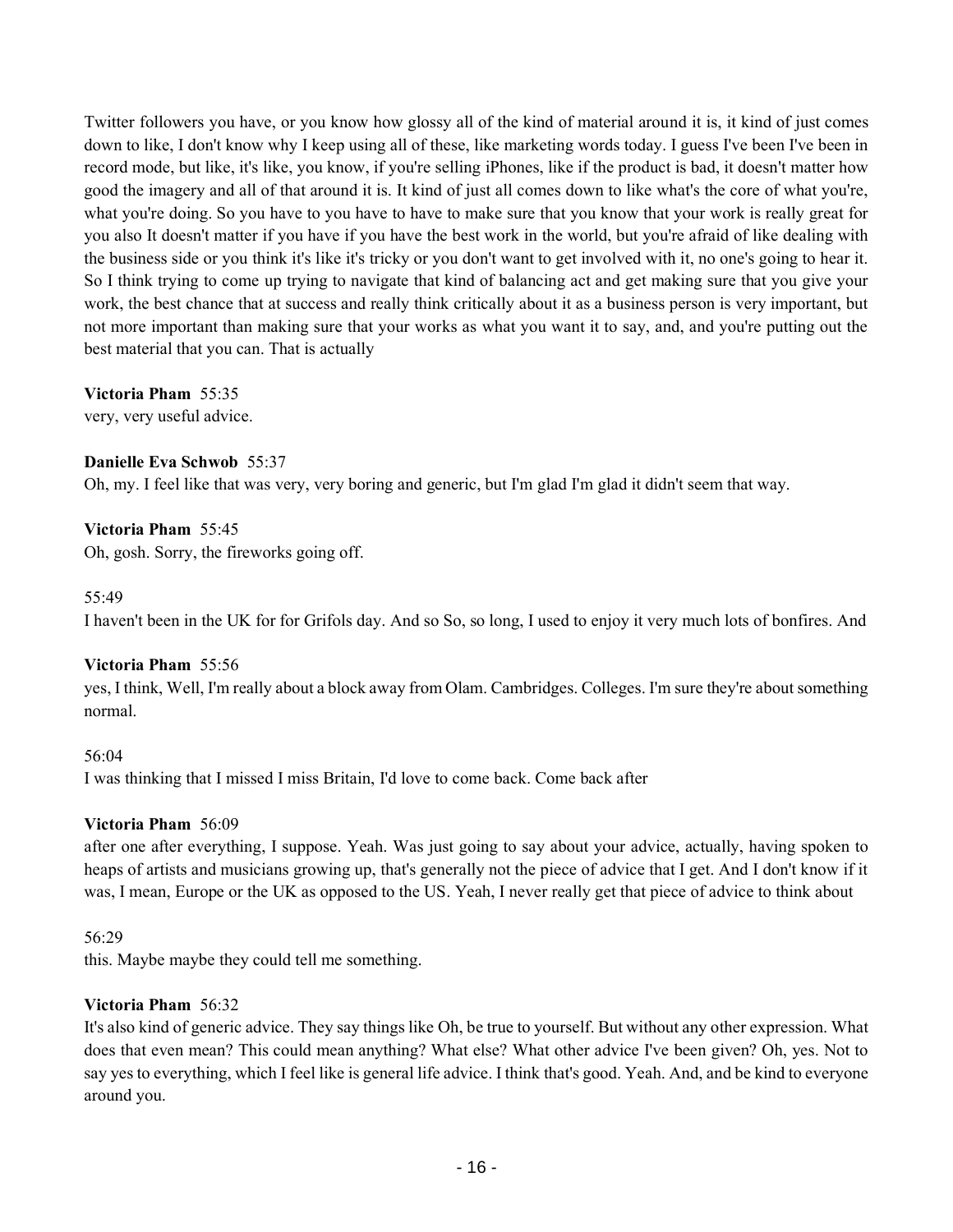# **Danielle Eva Schwob** 56:58

That's true. That's true. Unless they're not kind to you. Because if they're not being kind to you, then you're just that just makes you

#### **Victoria Pham** 57:06

a delusion delusional pushover. So exactly. Protect yourself as well. Yeah, exactly. Yeah, exactly. This business can be. Oh, my God. Now I was calling it a business. But this is an industry this industry can be can be called.

#### **Danielle Eva Schwob** 57:24

Oh, yeah. Yeah, it can be it can be both really terrible, but also full of the most wonderful and inspiring people. It's a mixed bag, as you know, obviously.

#### **Victoria Pham** 57:36

And you've actually answered all of my questions.

57:39 Great. Yeah. I want to ask you about your work now. But maybe that's

#### **Victoria Pham** 57:45

I'll wrap it up and then stop recording then you can ask me anything you like. Yeah, thank you so much for answering all my questions. It's been a

#### 57:52

pleasure. Yeah, it really really has. Thank you for asking good ones and having me it's been so much fun.

#### **Victoria Pham** 57:59

**So thank you so much again, Danielle. it's been such a pleasure to meet with you and to talk with you, and to share our various thoughts about classical or art or Western instrumental music. For everyone listening, all the information about Danielle's work, her interviews as well as how to access the music videos or films we mentioned as well as her album is all linked below. Thank you all for listening and catch you next month for the next installment of DECLASSIFY Season 2!** 

# **RESOURCES**